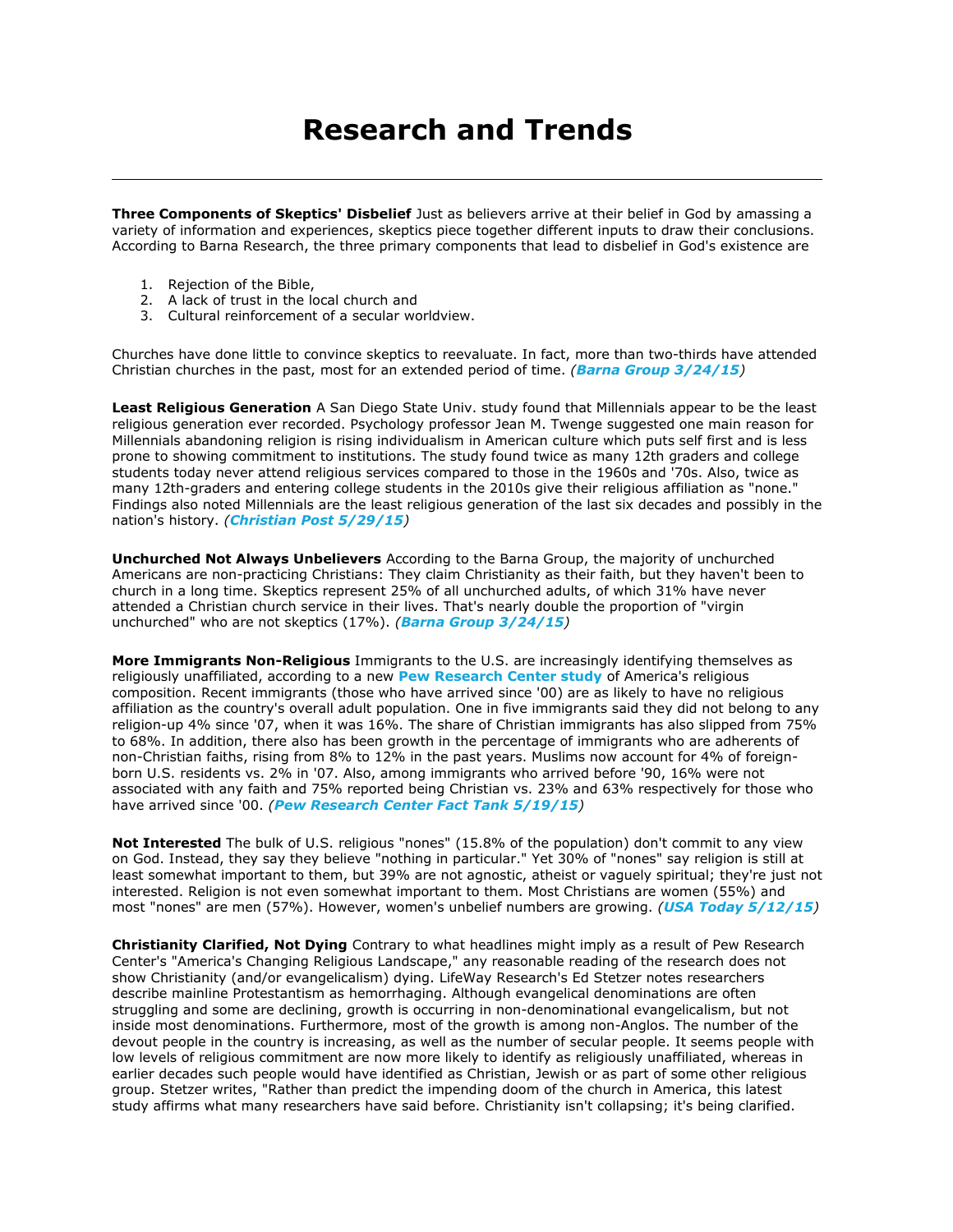Churches aren't emptying; rather, those who were Christian in name only are now categorically identifying their lack of Christian conviction and engagement." *([USA Today 5/14/15](http://www.usatoday.com/story/opinion/2015/05/13/nones-americans-christians-evangelicals-column/27198423/))*

**Latino Evangelical Growth** Among Hispanics, the portion of evangelicals increased from 16% to 19%, according to Pew Research Center's report, "America's Changing Religious Landscape." It was the only race/ethnic group to see an increase in its proportion of evangelicals. The largest drop was among Hispanic Catholics, from 58 to 48%. The largest increase was among Hispanic unaffiliated, from 14 to 20%. *([Christian Post 5/17/15](http://www.christianpost.com/news/10-interesting-facts-about-evangelicals-from-pews-religion-report-139195/))*

**The Median Age of U.S. Worshipers** overall is 54, while that of conservative Protestants is 47, mainline Protestants is 59 and Catholics is 53. *(U.S. Congregational Life Survey)*

**Tithing** Dr. Charles Stone, lead pastor at West Park Church in London, Ontario, Canada, offers 10 common reasons church people give for not tithing, along with a suggested response.

- 1. It's all mine anyway. Why should I give? *Everything we own is actually God's (Ps 50:10, Ps 24:1).*
- 2. I give elsewhere. *Do causes around the purposes of God get the lion's share of your giving?*
- 3. Tithing is not in the New Testament. *When Jesus fulfilled the law, He didn't revise spirituality downward.*
- 4. God will provide through other people. *God chose to release His resources through all believers.*
- 5. My gifts don't really count. *Don't minimize the size of any gift (Mk 12:41-44).*
- 6. I don't trust preachers. *If you lead a church, make sure you instill the highest standards of stewardship and accountability.*
- 7. I only give to projects I like. *Trust your church leadership to wisely manage God's money.*
- 8. I have no control over my finances. My husband does. *Rest in the Lord. He knows your heart.*
- 9. I will tithe when I can afford it. *If you wait, you probably never will.*
- 10. I'm afraid to. *Step out in faith knowing that God promises to meet your needs.*

#### *([ChurchLeaders.com 5/6/15](http://www.churchleaders.com/pastors/pastor-articles/253164-top-10-reasons-people-dont-tithe.html))*

**Who Tithes?** Just 18% of all U.S. worshipers give 10% of their income to the church vs. 44% for conservative Protestants, 16% mainline Protestants and 10% for Catholics. *(U.S. Congregational Life Survey)*

**Most Christians Evangelical** All U.S. Christian groups are more likely to self-identify as "evangelical" or "born-again." Half of all Christians call themselves evangelical, including 72% of historically black Protestant churches, finds Pew Research Center's 2014 Religious Landscape Study. By contrast, 15% of adults in evangelical churches do not identify as born-again or evangelical. Neither do 21% of those at nondenominational churches or 10% of those at Pentecostal churches. *([ChurchLeaders.com 5/22/15](http://www.churchleaders.com/daily-buzz/254163-future-evangelicals-u-s-looks-brighter-christianity-large-says-pew-research.html))*

**Nondenominational Churches Are Growing** LifeWay Research's president Ed Stetzer claims many analyses of religious data in the U.S. miss the growing presence of nondenominational churches, particularly evangelical ones. For example, the share of Southern Baptists in the U.S. population fell by 1.4% in the past seven years while nondenominational evangelical Christians grew by 1.5%. If current trends continue, the largest evangelical "denomination" will soon be nondenominational. Many evangelicals are more comfortable talking about Jesus than their denomination. Many might not even know their church is affiliated with a larger group. American Christianity is becoming more nondenominational and more evangelical. *([Ed Stetzer, CNN.com 6/12/15](http://www.cnn.com/2015/06/12/living/stetzer-christian-nones/))*

**Evangelicals Lost Fewer [The Pew Research Center 2014 U.S. Religious Landscape Study](http://www.pewforum.org/2015/05/12/americas-changing-religious-landscape/)** reports evangelicals have lost less than 1% of their share of the population since '07 and have even added more than 2 million, remaining the largest religious segment (and a majority of the Protestant segment) in the U.S. at one in four American adults. In contrast, mainline Protestants have lost 3.5% of their population share and are currently less than 15% of American adults, while Catholics lost 3% of their population share and are currently 21% of adults. *([ChurchLeaders.com 5/22/15](http://www.churchleaders.com/daily-buzz/254163-future-evangelicals-u-s-looks-brighter-christianity-large-says-pew-research.html))*

**Evangelicals Decline Least** According to Pew Research Center's report, "America's Changing Religious Landscape," an estimated net decline of between 2.8 to 7.8 million Christians since a comparable survey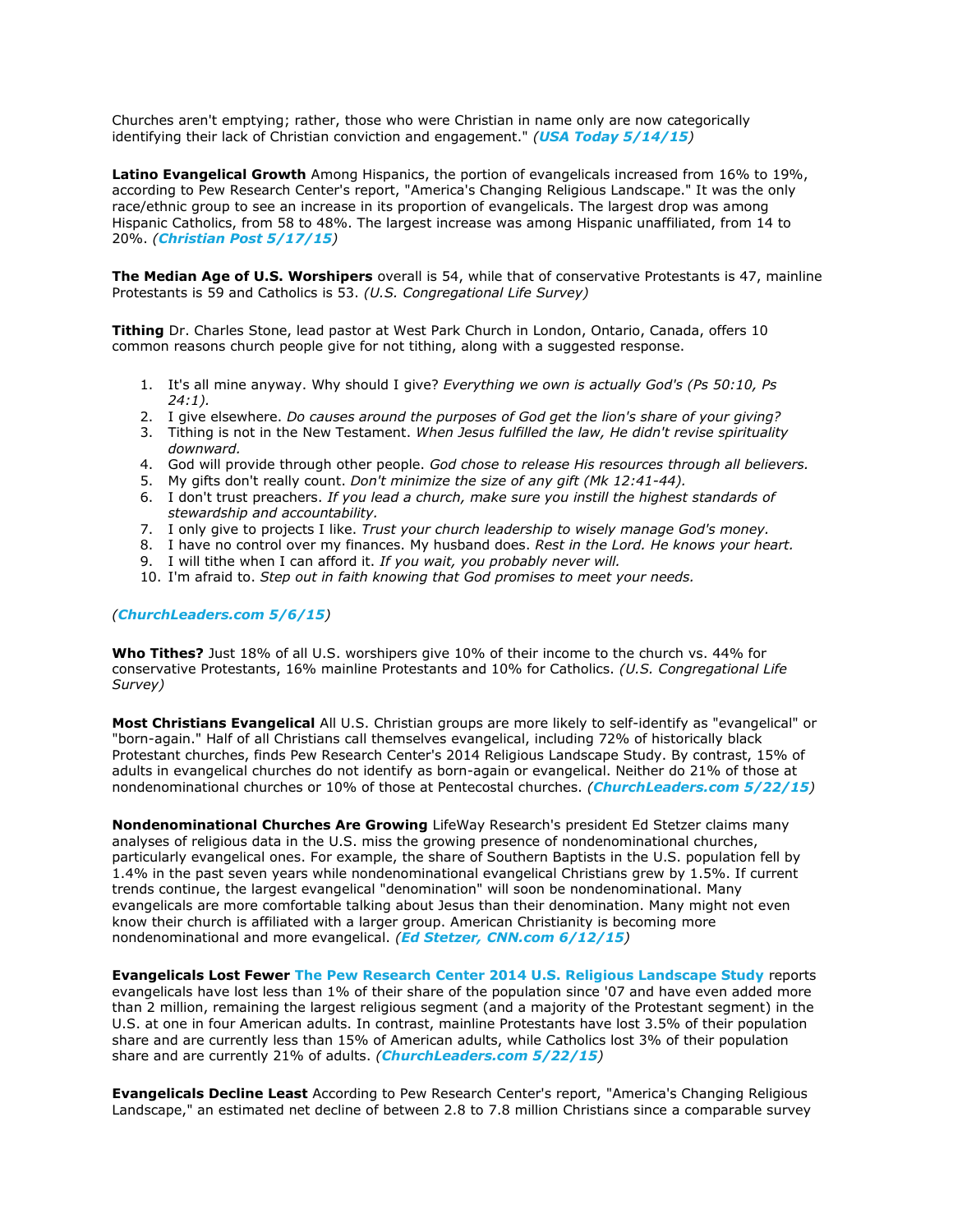in '07. That translates to a drop from 78.4% of the U.S. population to 70.6. The number of evangelicals declined -0.9% since '07 compared with a decline of 3.1% for Catholics, 3.4% for mainline denominations and an increase of 1.2% for non-Christians and 6.7% for the unaffiliated. *([Pew Research](http://www.pewforum.org/2015/05/12/americas-changing-religious-landscape/) Center's [America's Changing Religious Landscape 5/13/15](http://www.pewforum.org/2015/05/12/americas-changing-religious-landscape/))*

**More Evangelicals** Now a clear majority, evangelicals account for 55% of all U.S. Protestants in the U.S. They were the only segment of Christianity that likely saw growth between '07 and '14 when they added about two million to their fold, according to Pew Research Center's report, "America's Changing Religious Landscape." It was the only Christian group that had more people joining than leaving. 8.4% of Americans left evangelical Christianity while 9.8% joined, a net change of +1.5 percentage points. Also, the share of nondenominational evangelicals grew from 13% to 19%. Among those who currently identify with an evangelical church, 19% were raised in a mainline Protestant home and another 19% in homes unaffiliated with any religion, the highest of any other group. For comparison, among those raised in evangelical homes, 12% are now mainline Protestants and 15% are now unaffiliated. *([Christian Post](http://www.christianpost.com/news/10-interesting-facts-about-evangelicals-from-pews-religion-report-139195/)  [5/17/15](http://www.christianpost.com/news/10-interesting-facts-about-evangelicals-from-pews-religion-report-139195/))*

**Over 13 Million People Displaced** A U.S. Commission on Religious Freedom report notes over 13 million people worldwide have been affected somehow by conflicts that have ties to religious belief. The report highlights the conflicts triggered by ISIL and Boko Haram attacks against Christians and Muslims. The Commission also singled out Iraq, Syria, Nigeria, Central African Republic and Burma for their religious intolerance. "We are identifying their governments as well as others as either perpetrating or tolerating some of the worst abuses of religious freedom in the world." *([ChurchLeaders.com 5/8/15](http://www.churchleaders.com/daily-buzz/253734-new-report-13-million-people-worldwide-displaced-religious-conflict.html))*

**Immigrant Religious Groups**. The Pew Research Forum report, "America's Changing Religious Landscape," found a number of religious groups are largely comprised of immigrants: 87% of Hindu adults living in the U.S. are first-generation immigrants, while 61% of American Muslims were born overseas. Among Christian traditions, Orthodox Christians have the greatest share of members born abroad (40%) compared with 27% of Catholics who are first-generation immigrants. *([Pew Research](http://www.pewresearch.org/fact-tank/2015/05/19/growing-share-of-u-s-immigrants-have-no-religious-affiliation/)  [Center Fact Tank 5/19/15](http://www.pewresearch.org/fact-tank/2015/05/19/growing-share-of-u-s-immigrants-have-no-religious-affiliation/))*

**Evangelicals More Diverse** The share of U.S. evangelicals who are not white increased from 19% to 24% between '07 and '14. Catholics and mainline Protestants saw a similar growth in non-whites. Among those three, Catholics have the smallest proportion of whites at 59%, and mainline Protestants have the largest at 86%. *([Pew Research Center's America's Changing Religious Landscape 5/13/15](http://www.pewforum.org/2015/05/12/americas-changing-religious-landscape/))*

**Racially Diverse Evangelicals** More than one-third of evangelical Christians are non-white, up from 19% in '07, finds the 2014 Religious Landscape Study. 19% of Hispanics identify as evangelicals, as do 14% of blacks and 23% of other minorities. *([ChurchLeaders.com 5/22/15](http://www.churchleaders.com/daily-buzz/254163-future-evangelicals-u-s-looks-brighter-christianity-large-says-pew-research.html))*

**Children Stay with Childhood** Church Affiliation Evangelicals retain two-thirds of their children, placing fifth among all religious groups and second among Christian groups, according to the Pew Research Forum 2014 Religious Landscape Study. By comparison, Protestants at large retain less than half of their children. 47% of Protestants remain in their childhood denomination. 27% now identify with a different Protestant group, while 3% became Catholic, 4% non-Christians and 19% unaffiliated. *([CT Gleanings](http://www.christianitytoday.com/gleanings/2015/may/pew-evangelicals-stay-strong-us-religious-landscape-study.html)  [5/12/15](http://www.christianitytoday.com/gleanings/2015/may/pew-evangelicals-stay-strong-us-religious-landscape-study.html))*

**A Struggling Economy** and a decline in attendance at mainline Protestant churches have created fewer openings for seminary graduates seeking to become full-time pastors. *(Religion & Ethics Newsweekly 5/29/15)*

**Mormon Stats** The share of Americans who identify as Mormons has roughly held steady (1.6%) even as the percentage of Christians in the U.S. has dropped from 78.4% to 70.6% over the past seven years, according to the Pew Research Center's 2014 Religious Landscape Study. Also 82% who are married have a Mormon spouse. 66% of U.S. Mormon adults are currently married, down slightly from 71% in '07 but still high compared with current rates among Christians overall (52%) and U.S. adults overall (48%). Mormons also tend to have more children than other groups. Mormons 40-59 have an average of 3.4 children in their lifetime vs. 2.1 for all Americans in that age range and higher than any other religious group. Mormon adults have an average of 1.1 children currently living at home, nearly double the national average (0.6). Mormons also remain overwhelmingly white. *([Pew Research Center Fact Tank](http://www.pewresearch.org/fact-tank/2015/05/22/mormons-more-likely-to-marry-have-more-children-than-other-u-s-religious-groups/)*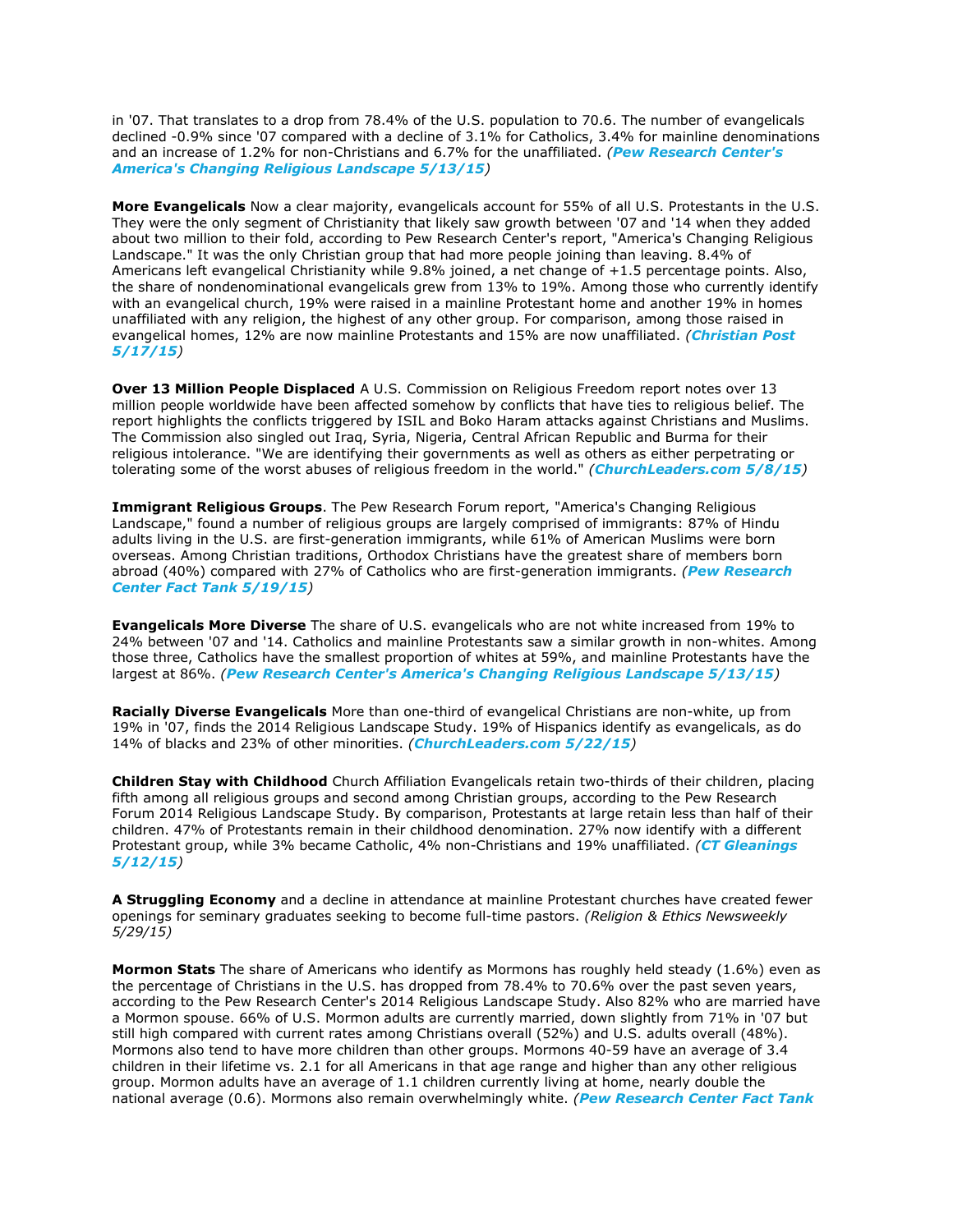### *[5/22/15](http://www.pewresearch.org/fact-tank/2015/05/22/mormons-more-likely-to-marry-have-more-children-than-other-u-s-religious-groups/))*

**U.S. Birthrate Up** The rate of births among women ages 15 to 44 ticked up 1% from '13 to '14, the first increase since '07, the beginning of the recession, according to a new study by the National Center for Health Statistics. The 3.98 million total births in '14 were the most since '10. Also, teen birth rates hit a historic low, with 24.2 births per 1,000 women-a 9% drop from 2013's 26.2 births per 1,000 women aged 15 to 19. Researchers attribute the lower fertility rate to better access of information. People now have many more options to become educated on pregnancy prevention, including school programs, youth programs, parents and the Internet. *([USA Today 6/17/15](http://www.usatoday.com/story/news/nation/2015/06/17/birth-rate-rises-us-women/28811271/))*

**Two-Parent Homes** A new Rasmussen Reports survey finds 92% of American adults believe it is important for children to grow up in a home with both parents, with 70% considering it very important. 7% say it's not very or not at all important. *(Rasmussen Reports 5/13/15)*

**Interfaith Marriage** is rising in the U.S. with each generation. Among Americans who have gotten married since '10, 39% report they are in religiously mixed marriages, compared with 19% among those who got married before 1960, according to Pew Research's latest "America's Changing Religious Landscape" report. *([Pew Research Center's America's Changing Religious Landscape 5/13/15](http://www.pewforum.org/2015/05/12/americas-changing-religious-landscape/))*

**Cohabitation** Half of all first premarital cohabitations dissolve in less than two years, finds a Bowling Green State Univ. study. Couples who live together are significantly less likely to get married today and are about half as likely to marry as other couples who lived together outside marriage 30 years ago. They are also over 20% more likely to separate. *([LifeSite News 5/12/15](https://www.lifesitenews.com/news/couples-living-together-before-marriage-less-likely-to-get-married-than-eve))*

**Millennials** now comprise 35% of the U.S. civilian labor force, the largest generation segment. Boomers and Gen-Xers each account for 31%. *(Mary Meeker's 20th Annual Internet Trends Report)* 

**55% of Americans Pray Every Day**, according to a '13 Pew Research Center survey, while 23% pray weekly or monthly and 21% seldom or never pray. Even among those who are religiously unaffiliated, 21% pray daily. Women (65%) are more likely than men (46%) to pray every day. Older people (60%) are more likely than younger adults (45%) to pray daily. 57% of Americans favor having the Day of Prayer, while just 5% oppose it and it doesn't matter to 38%. *([Pew Research Center Fact Tank](http://www.pewresearch.org/fact-tank/2015/05/06/5-facts-about-prayer/)  [5/6/15](http://www.pewresearch.org/fact-tank/2015/05/06/5-facts-about-prayer/))*

**Homeless Female Veterans** The Department of Veterans Affairs says from '06 to '10, the number of homeless U.S. female veterans doubled. The current estimate is 15,000 women vets who are homeless. *(Religion & Ethics Weekly 5/22/15)*

**The Unprecedented Generation** In "The Age Wave," Ken Dychtwald said, "Two-thirds of all the men and women who have lived beyond the age of 65 in the entire history of the world are alive today." Not since the days of Noah has God given a generation such extended life, good health and adequate resources. Today the fastest-growing segment of the senior adult population is the 85-and-up group. In most congregations, a strategic plan for the future that does not incorporate the needs, values and gifts of senior adults is incomplete. *([BP News 5/19/15](http://www.bpnews.net/44783/looming-senior-adult-revolution-to-impact-nation))*

**TV Viewing Varies by Generation** While a majority among all Americans turn on the television seven days a week (Elders 93%, Boomers 83%, Gen-Xers 69%, Millennials 52%), young adults are far more likely than older Americans to say they don't turn it on at all. 22% of Millennials turn on the TV zero days per week, compared to less than 1% of Elders. This is due largely to other screens replacing the TV among Millennials rather than less screen time overall. *([Barna Group 5/20/15](https://www.barna.org/barna-update/media-watch/720-network-cable-streaming-what-americans-are-watching-in-2015))*

**Morality in America** Most Americans, even most liberals, believe the state of moral values in the U.S. is getting worse, according to a Gallup poll. When asked, "Right now, do you think the state of moral values in the country as a whole is getting better or getting worse?" 72% of Americans said "getting worse" and 22% said "getting better." While social conservatives are consistently more pessimistic and social liberals are consistently more optimistic about the state of moral values, 58% of social liberals answered that moral values are getting worse. 81% of social conservatives and 76% of social moderates agreed.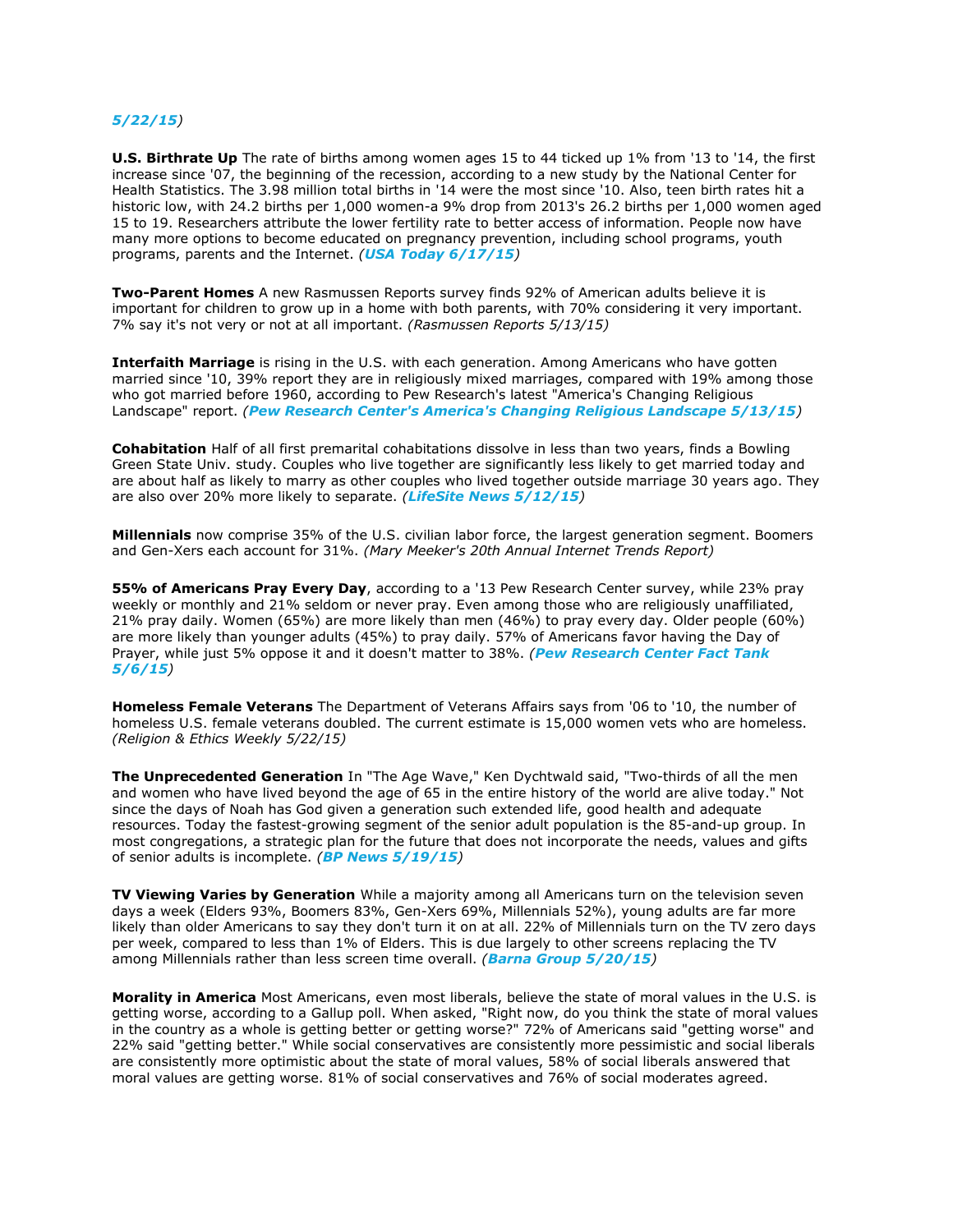### *([Christian Post 6/3/15](http://www.christianpost.com/news/even-most-liberals-believe-america-is-in-moral-decline-139919/))*

**Modern American Young Men** are less violent than in the past, but prolonged use of video games and porn are causing unhealthy rewiring of their brains, says Philip Zimbardo, an expert on human psychology. A study of 20,000 young men showed less violence, lower drug use and less drinking than in the past, but the replacement of father figures with video games and porn is leading to erectile dysfunction and other negative physical and psychological consequences. Over-stimulation via video games and porn begins to change brain function. It begins to change the reward center of the brain and produces a kind of excitement and addiction. While boys get "psychologically excited" by pornography and video games, physiologically boys are less aroused-and also face obesity, Type II Diabetes, and erectile dysfunction. Zimbardo attributes much of the problem to the lack of fathers in the home. *([LifeSite News](https://www.lifesitenews.com/news/porn-and-video-games-are-harming-boys-brains-and-bodies-psychologist)  [5/12/15](https://www.lifesitenews.com/news/porn-and-video-games-are-harming-boys-brains-and-bodies-psychologist))*

**Underage Drinking** and binge drinking rates among young people are on the decline, finds a new U.S. Substance Abuse and Mental Health Services Administration study. Underage drinking among all U.S. residents 12 through 20 dropped 21%. Underage binge drinking fell 26.4%.The survey examined the years '02 to '13. 22.7% of the nation's young people reported they had an alcoholic drink in the last 30 days. 14.2% of people underage reported they had engaged in binge drinking (5 or more drinks on the same occasion) in the last 30 days. That is down from just under 20% in '02. For those age 18 through 20, however, the rate has stayed between 39% and 44% for the past 20 years. Also 59.4% of the college-age population reported drinking in the last 30 days. Alcohol remains the primary drug used by youth with 22.7% reporting they drink, compared to 16.9% who use tobacco and 13.6% who use illicit drugs. *([USA Today 6/11/15](http://www.usatoday.com/story/news/2015/06/11/underage-binge-drinking/71021464/))*

**American Acceptance of Sexual Immorality Growing** According to a new Gallup report, 63% of U.S. adults view homosexual relations as morally acceptable today vs. 40% in '01. Also, acceptance of having a baby outside of marriage increased from 45% to 61%. Acceptance of heterosexual sex outside marriage increased from 45% to 61%, divorce from 59% to 71%, polygamy from 7% to 16% and medical research using stem cells from human embryos from 52% to 64%. Views on the moral acceptability of abortion stayed about the same, 42% to 45%. *([Christian Post 6/1/15](http://www.christianpost.com/news/americans-acceptance-of-wide-range-of-sexual-immorality-growing-gallup-finds-139748/))*

**Around 20% of hospital patients** declared as brain dead are reportedly misdiagnosed. Those patients could be conscious and likely to recover. In fact, they may be as likely to respond to questions as healthy patients; they just lack the ability to communicate. Univ. of Western Ontario neurosurgeons performed brain scans on hospital patients diagnosed as being in a "persistent vegetative state" (completely unresponsive and lacking brain activity). They asked the patients questions, and a brain scan showed a "significant proportion" of the patients, despite showing no external response, answered the questions mentally. *([LifeSite News 5/29/15](https://www.lifesitenews.com/news/one-in-five-vegetative-patients-is-misdiagnosed-study))*

## **People & Transitions:**

Elisabeth Elliot, 88, pioneering missionary and bestselling author, died June 14.

Jim Lundgren will replace Alec Hill as interim president of InterVarsity. Hill has been diagnosed with bone cancer.

CitizenLink president Tom Minnery will be stepping down in October. His successor is Paul Weber.

**Bomb Blasts and Brain Damage** VA scientists have discovered signs of early aging in the brains of Iraq and Afghanistan war veterans caught near roadside bomb explosions, even among those who felt nothing from the blast. Years later, veterans are showing progressive damage to the brain's wiring, claims a study published in Brain, A Journal of Neurology. *(USA Today 6/1/15)*

### **Fast Facts:**

One out of nine young people who grow up with a Christian background lose their faith in Christianity.

53% of evangelicals say they are very familiar with what the Bible says about how immigrants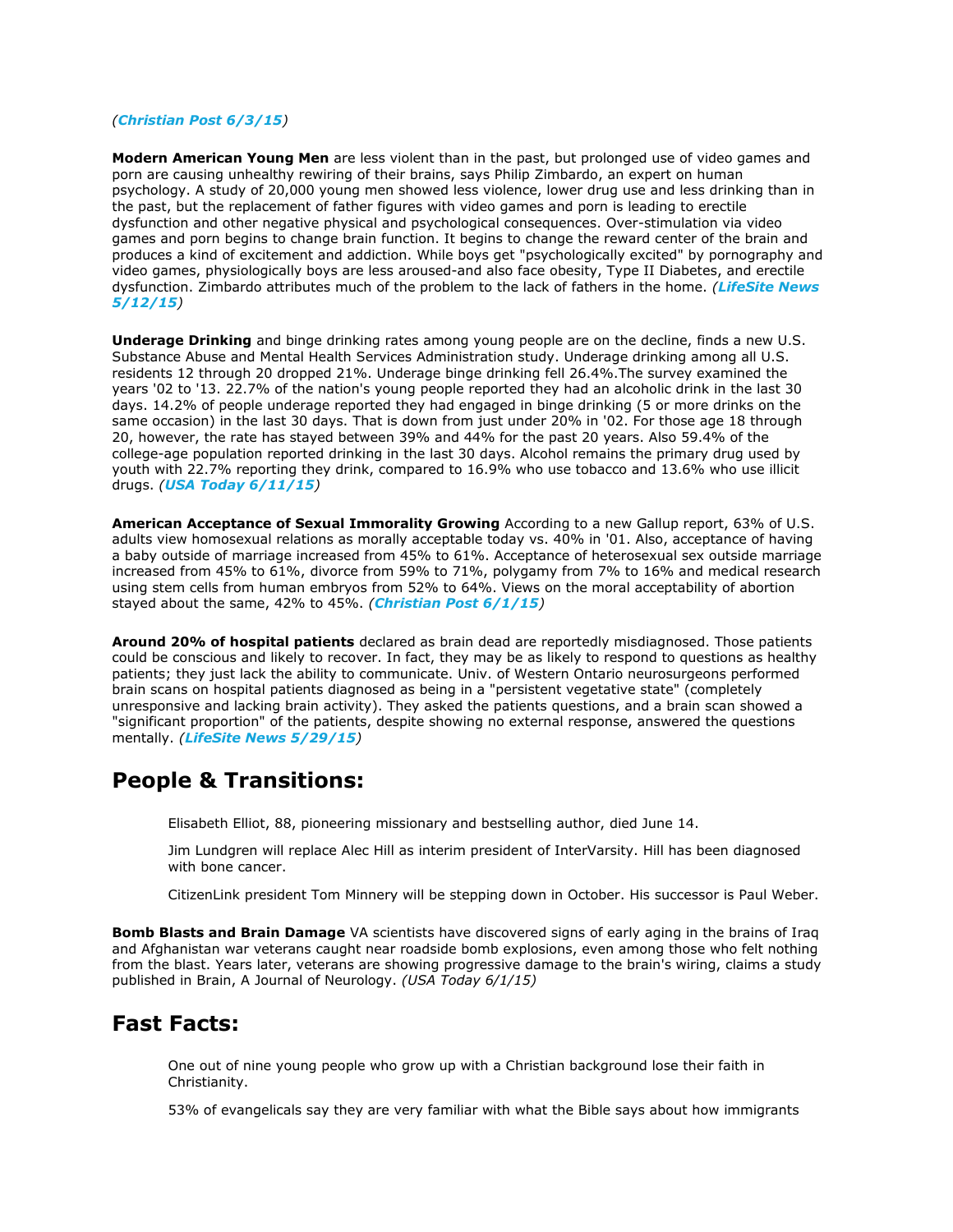should be treated.

68% of evangelicals would value hearing a sermon about how biblical principles can be applied to immigration.

37% of Americans say they are worried about Sharia law being applied in America.

Today 53% of Americans are satisfied with the influence of organized religion in the U.S., down from 64% in '01.

40% of evangelicals agree worshiping alone or with family is a valid substitute for regularly attending church.

51% of evangelicals agree everyone sins, but most people are by nature good.

50% of U.S. church attendees attend the largest 10% of churches.

31% of Americans who watch Christian TV rarely attend church.

28% of Americans who read Christian books rarely attend church.

26% of Americans who listen to Christian radio rarely attend church.

26% of Americans who listen to Christian podcasts rarely attend church.

68% of evangelicals say they have never been encouraged by their local church to reach out to immigrants in their communities.

73% of evangelicals agree the arrival of immigrants to the U.S. is a great opportunity to share Christ and make disciples.

42% of Americans have a different religion than they did in childhood.

The average American/Canadian will eat about 11.9 pounds of cereal per year.

Only one person in two billion will live to be 116 or older.

Americans travel 1,144,721,000 miles by air every day.

38% of American men say they love their cars more than women.

Bulletproof vests, fire escapes, windshield wipers and laser printers were all invented by women.

August is the month when most babies are born

One quarter of the bones in your body are in your feet.

In terms of population, Russia is the 9th largest country in the world, even though it's the world's biggest country.

Russia covers 1/7 of the total land of our planet and neighbors more countries than any other country on earth.

Northwest Medicine research has shown that recalling memories often makes them less accurate over time.

According to the "Journal of Experimental Psychology," fooling yourself into thinking you have slept well, even if you haven't, still improves performance.

A '07 Australian study found homework is of little to no academic value to elementary and juniorhigh students.

The average numbers of cable TV stations Americans receive ballooned from 129 in '08 to 189 in '13.

Millennials (40%) and Gen-Xers (42%) are twice as likely as Elders (22%) to use websites at least a few times a day to get new information.

Only 42% of Americans take all of their allotted time off from work.